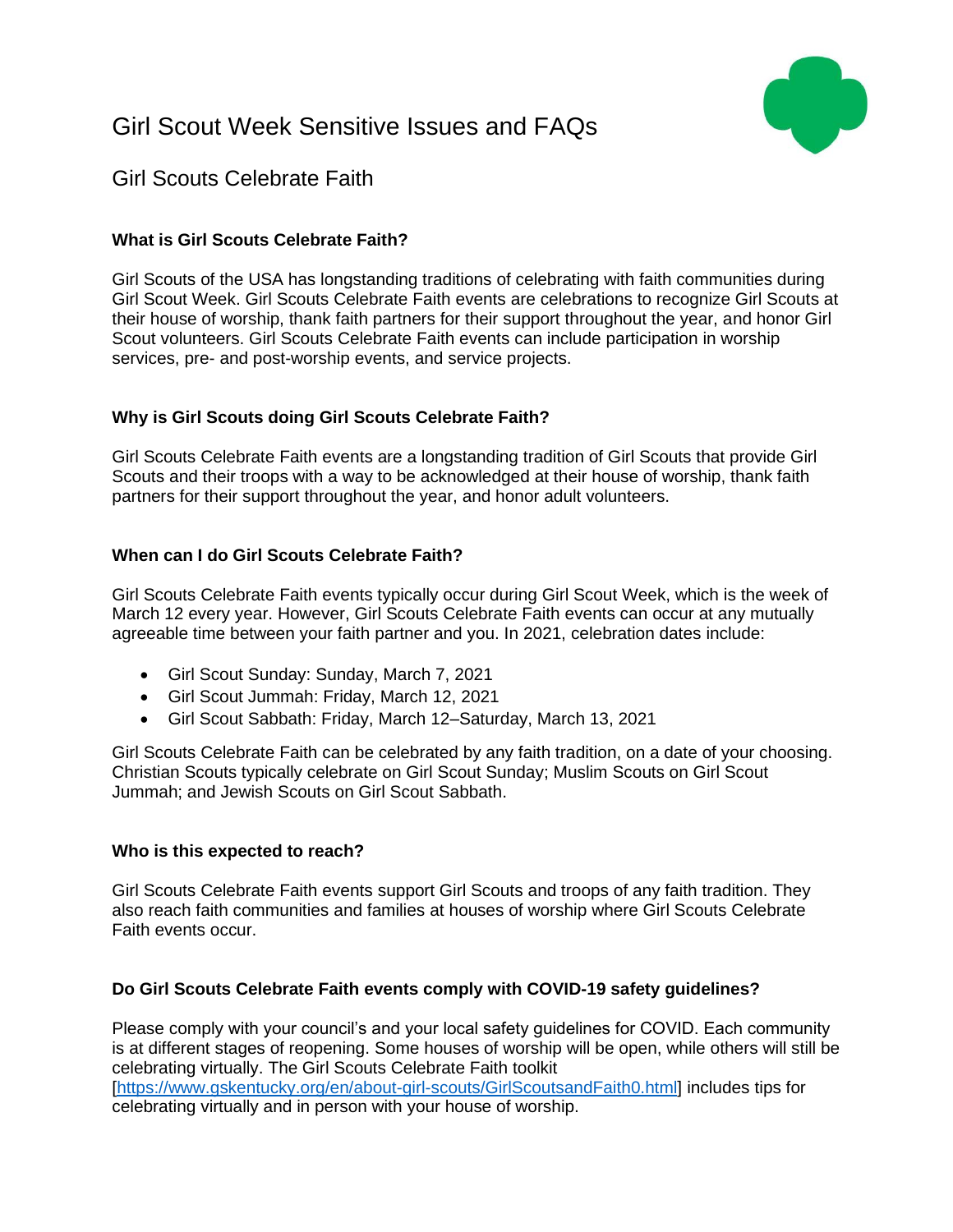

### **Is there a badge or patch associated with participating in a Girl Scouts Celebrate Faith event?**

Yes. There are several fun patch options, listed below. These are available on the [GSM](https://nam02.safelinks.protection.outlook.com/?url=https%3A%2F%2Fwww.gsmwholesale.org%2F&data=04%7C01%7CKBall%40girlscouts.org%7Ca2f003c094894042115e08d8b3df4f83%7Cd1c1cd27efe24fe8a12914d0a91c2139%7C0%7C0%7C637457118974263319%7CUnknown%7CTWFpbGZsb3d8eyJWIjoiMC4wLjAwMDAiLCJQIjoiV2luMzIiLCJBTiI6Ik1haWwiLCJXVCI6Mn0%3D%7C1000&sdata=dmSlBqw95kmfpnzPOct0SRzM1ztkNyFtHzSzfJ9bxc0%3D&reserved=0)  [wholesale site](https://nam02.safelinks.protection.outlook.com/?url=https%3A%2F%2Fwww.gsmwholesale.org%2F&data=04%7C01%7CKBall%40girlscouts.org%7Ca2f003c094894042115e08d8b3df4f83%7Cd1c1cd27efe24fe8a12914d0a91c2139%7C0%7C0%7C637457118974263319%7CUnknown%7CTWFpbGZsb3d8eyJWIjoiMC4wLjAwMDAiLCJQIjoiV2luMzIiLCJBTiI6Ik1haWwiLCJXVCI6Mn0%3D%7C1000&sdata=dmSlBqw95kmfpnzPOct0SRzM1ztkNyFtHzSzfJ9bxc0%3D&reserved=0) for wholesale ordering. Individual customers can order patches from the online [store.](https://www.girlscoutshop.com/search?keywords=celebrate%20faith&utm_source=gs_toolkit&utm_medium=council&utm_campaign=q2_celebratefaith_2021)

- Girl Scouts Celebrate Faith
- Girl Scout Jummah
- Girl Scout Sabbath
- Girl Scout Sunday

### **General Information**

### **What is the mission of Girl Scouts?**

The mission of Girl Scouts is to build girls of courage, confidence, and character who make the world a better place. Grounded in the Girl Scout Promise and Law, Girl Scouting is a nonformal, experiential, and cooperative education program that promotes girls' personal growth and leadership development.

### **What is "My Promise, My Faith"?**

["My Promise, My Faith,](https://www.girlscouts.org/content/dam/girlscouts-gsusa/forms-and-documents/about-girl-scouts/gs-and-faith/Faith_Handout_EnglishDescription.pdf)" a Girl Scout religious recognition program, invites girls in grades K–12 to experience a faith journey through exploration of the Girl Scout Law and teachings from their faith. Girls can earn a national pin each year.

### **Does Girl Scouts offer religious programming?**

The preamble of the Girl Scout Constitution states that "the motivating force in Girl Scouting is spiritual." Therefore, Girl Scout partners with national faith organizations that have created their own religious emblems to encourage girls to grow stronger in their faith. Girl Scouts has approved of these programs and allows the recognition insignia to be worn on the official uniform, but each religious organization develops and administers its own program. Check with your council store or contact religious [organizations](https://www.girlscouts.org/content/dam/girlscouts-gsusa/forms-and-documents/about-girl-scouts/gs-and-faith/PRAY_Chart.pdf) to obtain the curriculum booklets. In addition, the Girl Scouts offers the "My Promise, My Faith" religious recognition program (please see above).

### **What is the relationship between Girl Scouts of the USA (GSUSA) and the World Association of Girl Guides and Girl Scouts (WAGGGS)?**

WAGGGS is composed of 145 member organizations that promote mutual understanding and cross-cultural opportunities for girls around the world. GSUSA is one of the 145 member organizations. Each member organization creates its own programs and pursues advocacy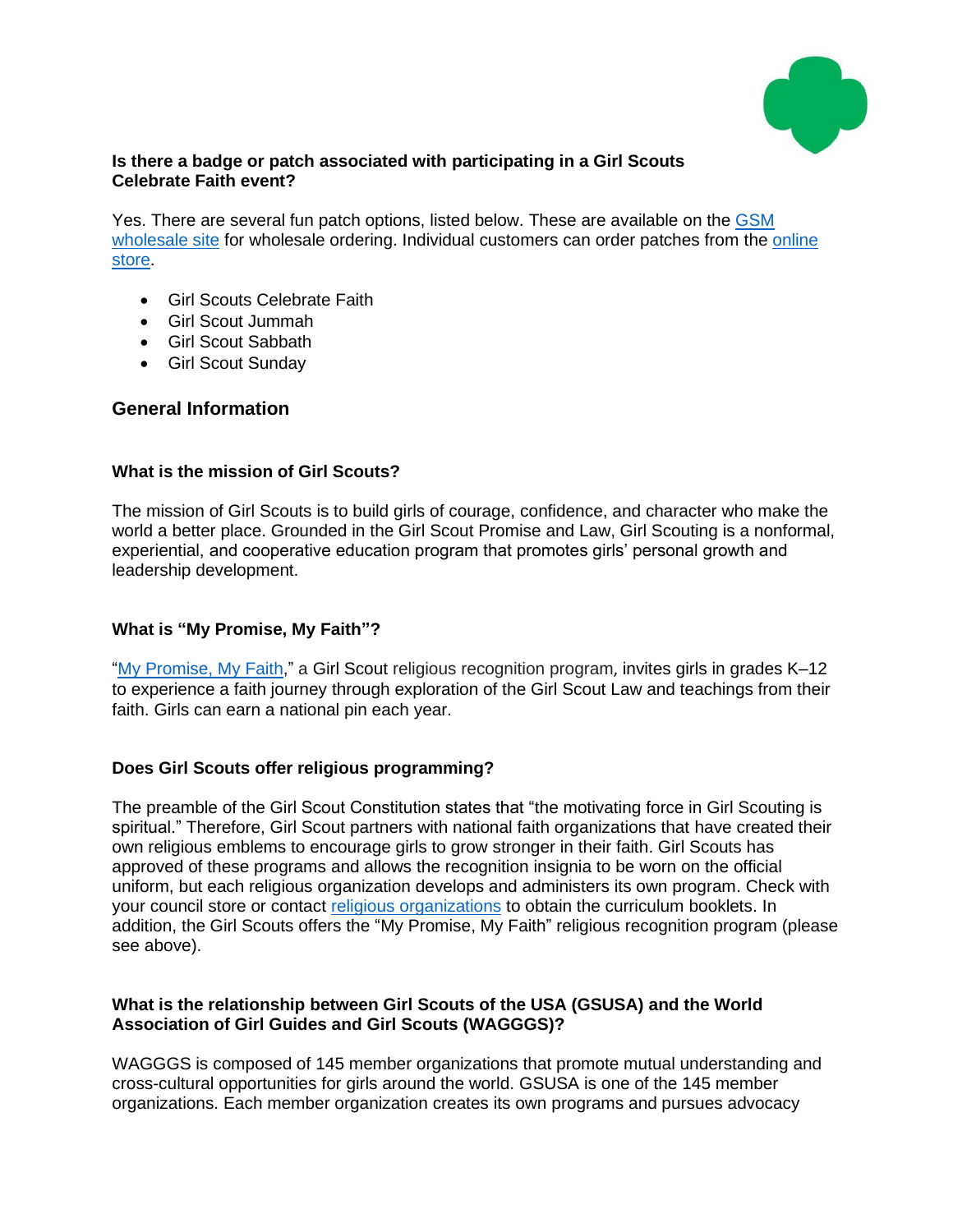

efforts based on the needs and issues affecting girls in its country. GSUSA does not always take the same positions or endorse the same programs as WAGGGS. GSUSA's relationship with WAGGGS is akin to the United States' relationship with the United Nations. The United States may not agree with every position the United Nations takes, but it values having a seat at the table.

### **Does Girl Scouts of the USA (GSUSA) have a financial relationship with the World Association of Girl Guides and Girl Scouts (WAGGGS)?**

Girl Scout and Girl Guide organizations are members of WAGGGS. Each member organization, including GSUSA, pays dues. WAGGGS operates in much the same way as the United Nations—each member organization pays dues based on the size of its membership and the per capita income of the country in which the organization resides.

### **Are Girl Scouts of the USA (GSUSA) girl membership dues used to pay the World Association of Girl Guides and Girl Scouts (WAGGGS) quota?**

Membership dues from girls and from adults are not used to pay the WAGGGS quota. All dues collected from GSUSA members are used to pay for services that directly affect the development and delivery of Girl Scouting to girls in the United States and girls who are involved in USA Girl Scouts Overseas, our program that brings Girl Scouting to American families who live and work abroad.

# **Catholic Girl Scouting**

### **Does Girl Scouts wish to continue partnering with the Catholic Church?**

Absolutely, yes. Our partnership, which began in 1914, is nearly as old as Girl Scouts. For over 100 years, we have reached millions of girls in Catholic schools and churches, changing lives in so many ways. Today's girls face very difficult challenges in our society, and we believe strongly that they need guidance from values-based organizations like the Catholic Church and Girl Scouts. If members of the Catholic Church are concerned about what our girls are exposed to, we ask them to join our ranks and help our girls develop strong decision-making skills. Those volunteers will guide the girls through the leadership experience. Today we have more girls to serve than volunteers to serve them, and we need your help to reach even more girls. While we may not agree on every topic, we do know that working together, we can empower girls across the country to help change the world. We've demonstrated that for over 100 years, and we want to continue that work in our next century together.

### **Is Girl Scouts pro-abortion?**

No. Girl Scouts takes no position on abortion or birth control. We believe these subjects are best addressed by girls and their parents.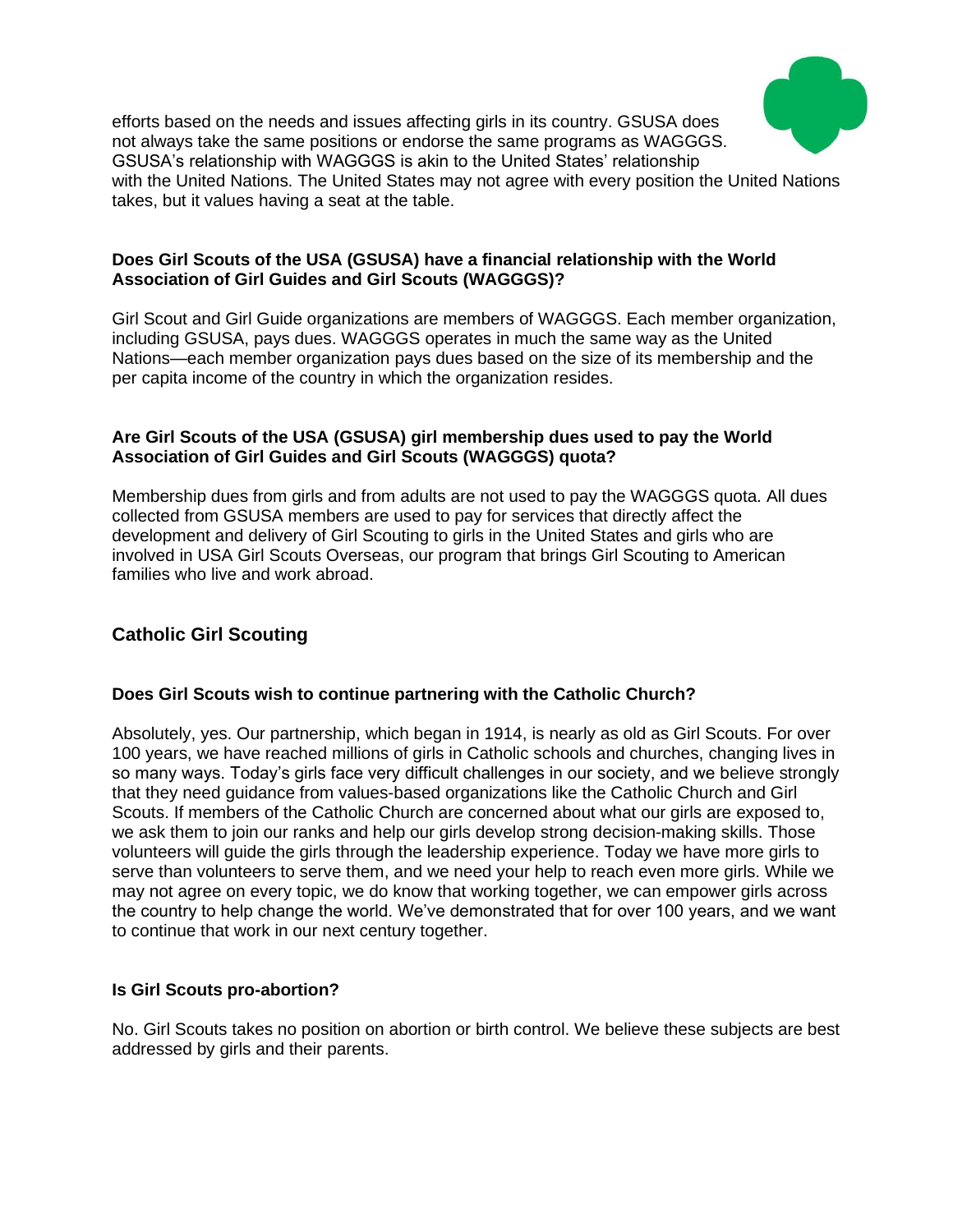

# **Does Girl Scouting have a relationship with Planned Parenthood?**

No. There is no relationship—past, present, or planned—between Planned Parenthood and Girl Scouts of the USA.

# **What is the Girl Scout position regarding human sexuality, birth control, and abortion?**

Girl Scouts does not take a position or develop materials on these issues. We feel our role is to help girls develop self-confidence and good decision-making skills that will help them make wise choices in all areas of their lives. Parents or guardians make all decisions regarding program participation that may be of a sensitive nature. Consistent with that belief, Girl Scouts of the USA directs councils, including volunteer leaders, to get written parental permission for any locally planned program that could be considered sensitive. Girl Scouts respects the moral teachings and theology of our religious partners. We support the right of pastors and other religious leaders to verify that troops in their institutions comply with religious teachings.

# **Does the Girl Scouts have a left-leaning agenda?**

The Girl Scout agenda is to provide girls with the courage, confidence, and character they need to make this world a better place. The strength of the Girl Scout Movement is that it is a grassroots volunteer organization run mostly by parents in each community. The local volunteers—many in churches, synagogues, and mosques across the country—control what programming the girls receive. Parents—many of whom serve as troop volunteers—are actively engaged in those activities and well aware of what their girls are doing. Girl Scouts has always been and will always be an inclusive organization. When our founder, Juliette Gordon Low, assembled the first 18 Girl Scouts in Savannah, Georgia, the group included not just girls from that Southern town's prominent families, but also girls recruited from the orphan asylum and the local synagogue. We're the preeminent leadership organization for girls, with 2.5 million girl and adult members across the country. From our perspective, all are welcome.

# **Muslim Girl Scouting**

### **What is Girl Scout Jummah?**

Girl Scout Jummah is the faith celebration date for Muslim Scouts celebrating Girl Scout Week and Girl Scouts Celebrate Faith. Celebration dates for Girl Scouts Celebrate Faith in 2021 include:

- Girl Scout Sunday: Sunday, March 7, 2021
- Girl Scout Jummah: Friday, March 12, 2021
- Girl Scout Sabbath: Friday, March 12–Saturday, March 13, 2021